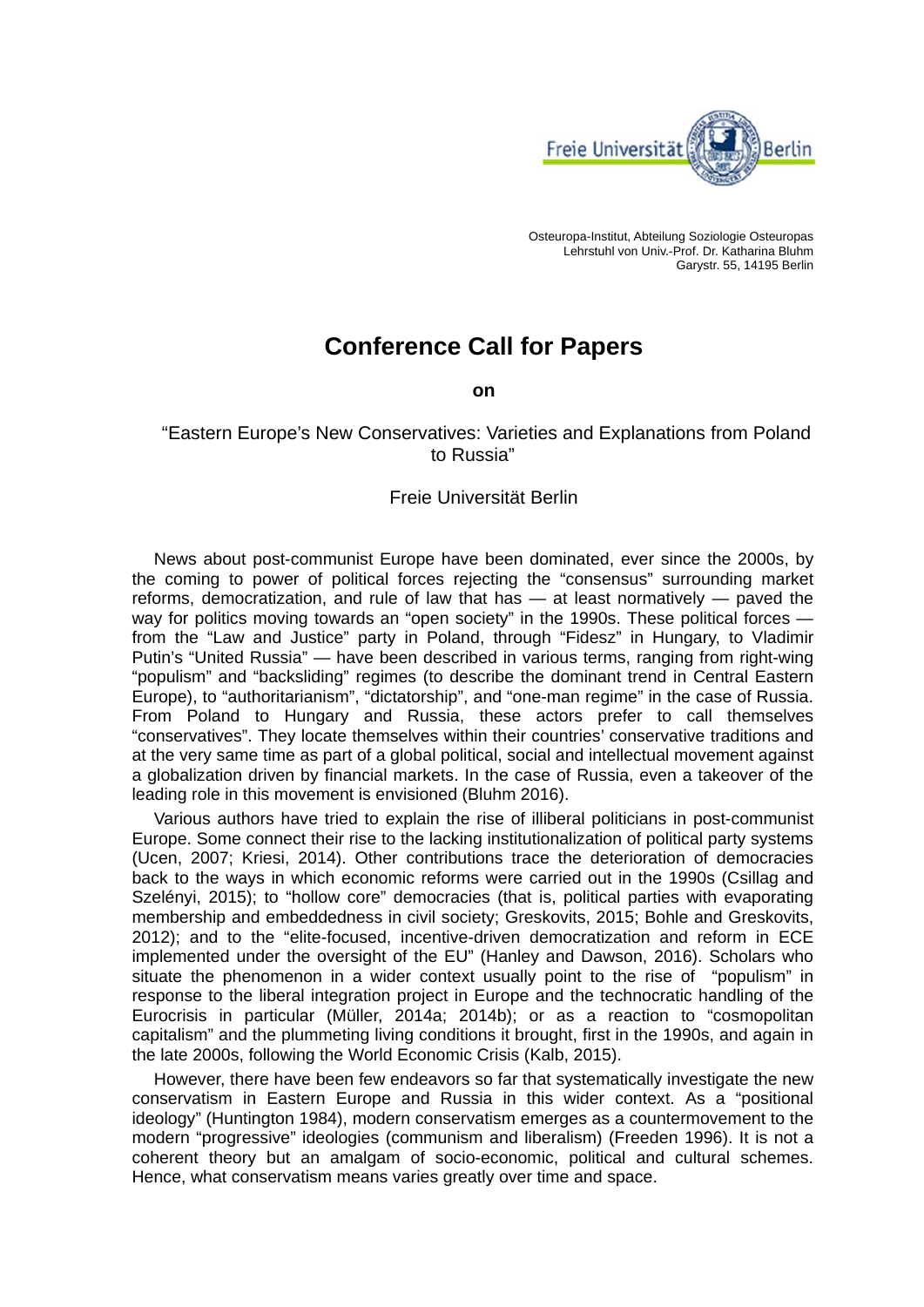The major goal of the planned conference is to explore the communalities and varieties in the new conservatism of Eastern Europe and Russia. We argue that in spite of the increasing global and European attractiveness of the new nationally-oriented *social* conservatism, the post-communist realm still presents a specific bundle of ideas, political recipes, drivers and causes that needs to be better understood precisely because it is an influential part of a greater development. We ask about what conservatism here means, under what circumstances conservatism becomes (and under which ones it doesn't) a front for illiberal thinking and policies, about how conservative ideologies translate into politics, and why it has become mainstream ideology in some countries, while in others, not. And, to what extent historic path dependencies and the transition paths towards market economy and democracy matter.

Within this conceptual framework we seek papers helping to clarify the following questions in particular:

- What is new in the present conservative thinking, what traditions do conservatives reconstruct, and in what relation of tension with, or opposition to, what sorts of political programs, ideas, or traditions do they stand? What are the communalities and differences in the socio-economic, political and cultural programs of East-European conservatives? How are conservatism and illiberalism related? What is their socio-economic agenda? What symbolic heritage do they use, and how is this appropriation influenced by socialist legacies?
- To what extent do the particular party cleavages explain variation in the composition of the conservatives across countries?
- What are the milieus that promote the new conservatism and how they are organized? What are the underlying shifts in elite composition and what resonance do conservative programs find in the population? What role do the church and trade unions play in promoting conservative programs?
- If the socio-economic outcomes of the transition towards market economy matter, to what extent can we explain the differences between the countries in terms of theories of the "varieties of capitalism" (Bohle and Greskovits, 2012); and, how can we explain differences between countries that have adopted similar transition paths?
- While some authors document "contagion"-effects between countries, what are the limits of the contagion and how can it be explained that, even if Hungary has "led the trend" of illiberal conservatism (Müller 2014: b), many other countries have not followed the trend? How do East-European conservative political leaders and milieus position themselves towards Russia's offer to join a conservative alliance, and to what extent are ideas and program elements adopted/exchanged?
- What are the systematic similarities and differences to West-European developments? To what extent can the paradigmatic rise of the Front National in France (Boltanski and Esquerre 2014, who depict the Front as the "legitimate heir" to the legacy of the traditional Left) inspire our analyses of Eastern European illiberalism?

Please send us abstracts of up to 600 words to Katharina.Bluhm@fu-berlin.de or Mihai.Varga@fu-berlin.de by **July 15**, 2016. The paper-based conference will be scheduled for two days on February 9 and 10, 2017 at the Institute for East European Studies of the Freie Universität Berlin. The conference language will be English. Travel and accommodation costs for invited speakers will be covered on the usual academic terms by the organizers of the conference. A collection of the papers will be published by a renowned publishing house.